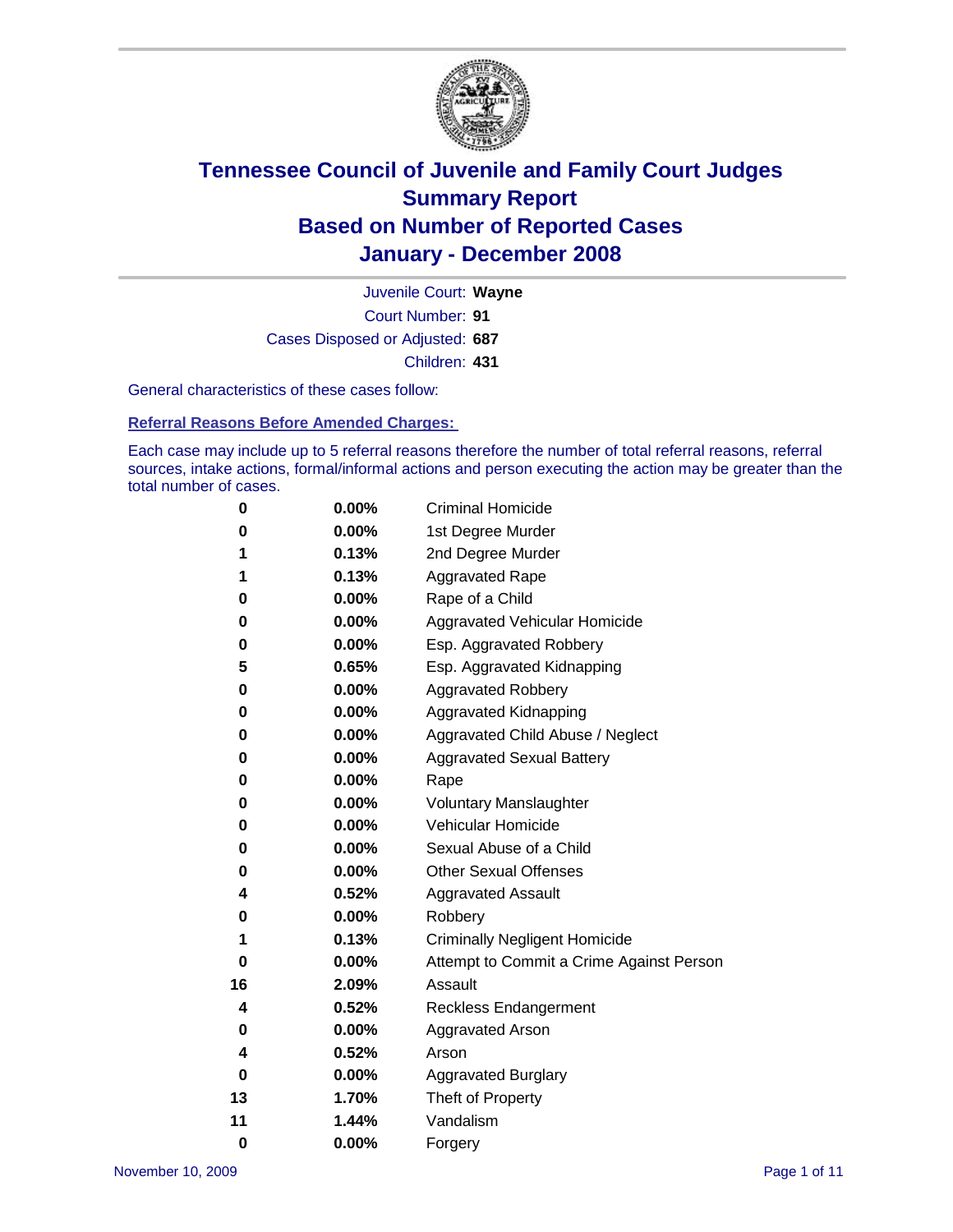

Court Number: **91** Juvenile Court: **Wayne** Cases Disposed or Adjusted: **687** Children: **431**

#### **Referral Reasons Before Amended Charges:**

Each case may include up to 5 referral reasons therefore the number of total referral reasons, referral sources, intake actions, formal/informal actions and person executing the action may be greater than the total number of cases.

| 1            | 0.13%    | <b>Worthless Checks</b>                                     |
|--------------|----------|-------------------------------------------------------------|
| 0            | 0.00%    | Illegal Possession / Fraudulent Use of Credit / Debit Cards |
| 4            | 0.52%    | <b>Burglary</b>                                             |
| 1            | 0.13%    | Unauthorized Use of a Vehicle                               |
| 0            | 0.00%    | <b>Cruelty to Animals</b>                                   |
| 2            | 0.26%    | Sale of Controlled Substances                               |
| 2            | 0.26%    | <b>Other Drug Offenses</b>                                  |
| 16           | 2.09%    | Possession of Controlled Substances                         |
| 0            | $0.00\%$ | <b>Criminal Attempt</b>                                     |
| $\mathbf{2}$ | 0.26%    | Carrying Weapons on School Property                         |
| 0            | 0.00%    | Unlawful Carrying / Possession of a Weapon                  |
| 2            | 0.26%    | <b>Evading Arrest</b>                                       |
| 0            | 0.00%    | Escape                                                      |
| 0            | 0.00%    | Driving Under Influence (DUI)                               |
| 39           | 5.10%    | Possession / Consumption of Alcohol                         |
| 2            | 0.26%    | Resisting Stop, Frisk, Halt, Arrest or Search               |
| 0            | 0.00%    | <b>Aggravated Criminal Trespass</b>                         |
| 5            | 0.65%    | Harassment                                                  |
| 3            | 0.39%    | Failure to Appear                                           |
| 0            | 0.00%    | Filing a False Police Report                                |
| 0            | $0.00\%$ | Criminal Impersonation                                      |
| 0            | 0.00%    | <b>Disorderly Conduct</b>                                   |
| 2            | 0.26%    | <b>Criminal Trespass</b>                                    |
| 0            | 0.00%    | <b>Public Intoxication</b>                                  |
| 0            | 0.00%    | Gambling                                                    |
| 10           | 1.31%    | Traffic                                                     |
| 5            | 0.65%    | <b>Local Ordinances</b>                                     |
| 1            | 0.13%    | Violation of Wildlife Regulations                           |
| 0            | 0.00%    | Contempt of Court                                           |
| 23           | 3.01%    | Violation of Probation                                      |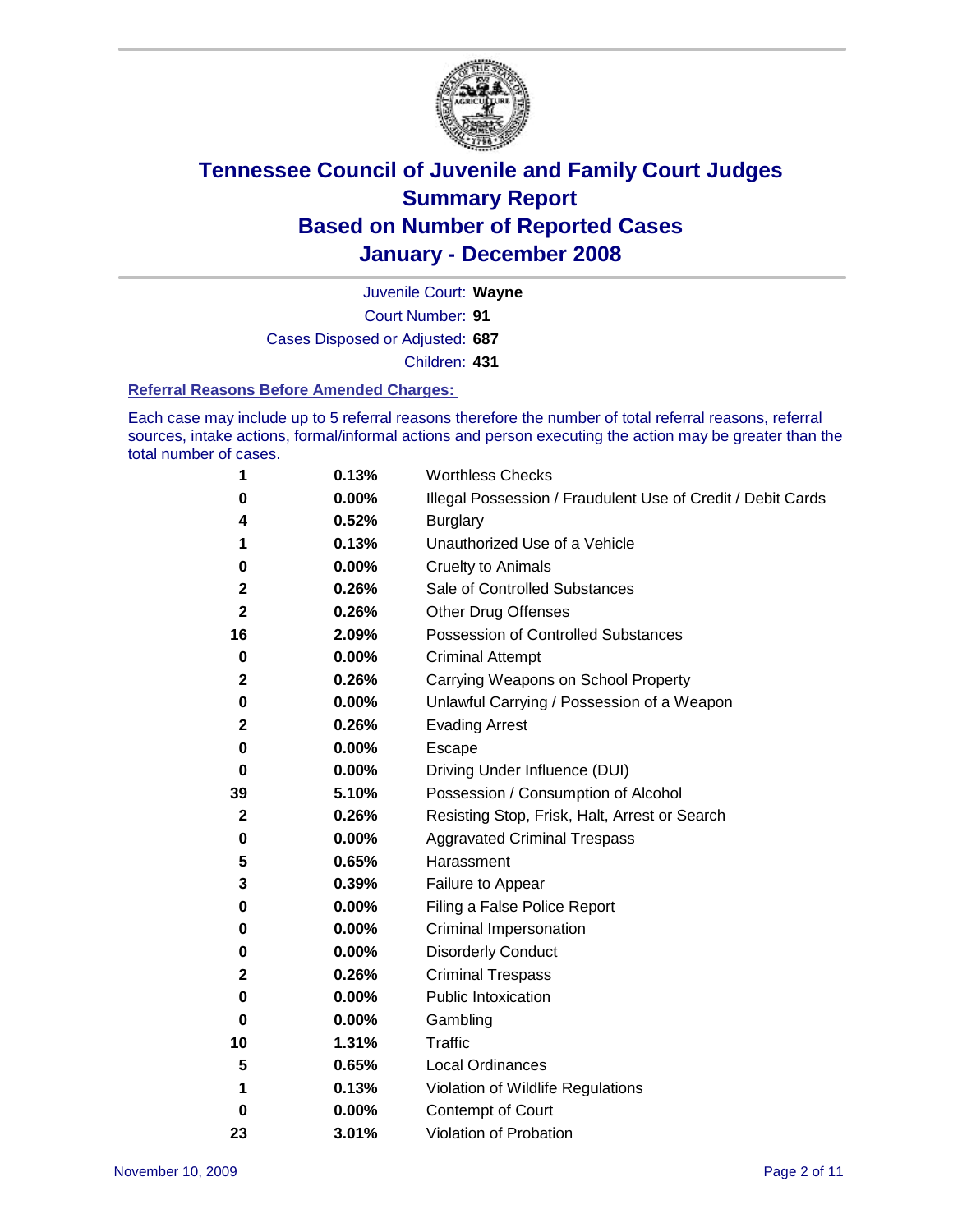

Court Number: **91** Juvenile Court: **Wayne** Cases Disposed or Adjusted: **687** Children: **431**

#### **Referral Reasons Before Amended Charges:**

Each case may include up to 5 referral reasons therefore the number of total referral reasons, referral sources, intake actions, formal/informal actions and person executing the action may be greater than the total number of cases.

| 764      | 100.00%  | <b>Total Referrals</b>                 |
|----------|----------|----------------------------------------|
| 11       | 1.44%    | Other                                  |
| $\bf{0}$ | 0.00%    | <b>Consent to Marry</b>                |
| 0        | 0.00%    | <b>Request for Medical Treatment</b>   |
| 71       | 9.29%    | <b>Child Support</b>                   |
| 6        | 0.79%    | Paternity / Legitimation               |
| 6        | 0.79%    | Visitation                             |
| 56       | 7.33%    | Custody                                |
| 0        | 0.00%    | <b>Foster Care Review</b>              |
| 0        | 0.00%    | <b>Administrative Review</b>           |
| 324      | 42.41%   | <b>Judicial Review</b>                 |
| 20       | 2.62%    | Violation of Informal Adjustment       |
| $\bf{0}$ | 0.00%    | <b>Violation of Pretrial Diversion</b> |
| 0        | 0.00%    | <b>Termination of Parental Rights</b>  |
| 29       | 3.80%    | Dependency / Neglect                   |
| $\bf{0}$ | 0.00%    | <b>Physically Abused Child</b>         |
| 0        | $0.00\%$ | <b>Sexually Abused Child</b>           |
| 0        | 0.00%    | <b>Violation of Curfew</b>             |
| 1        | 0.13%    | Violation of a Valid Court Order       |
| 19       | 2.49%    | Possession of Tobacco Products         |
| 0        | 0.00%    | Out-of-State Runaway                   |
| 11       | 1.44%    | In-State Runaway                       |
| 13       | 1.70%    | Truancy                                |
| 17       | 2.23%    | <b>Unruly Behavior</b>                 |
| 0        | 0.00%    | Violation of Aftercare                 |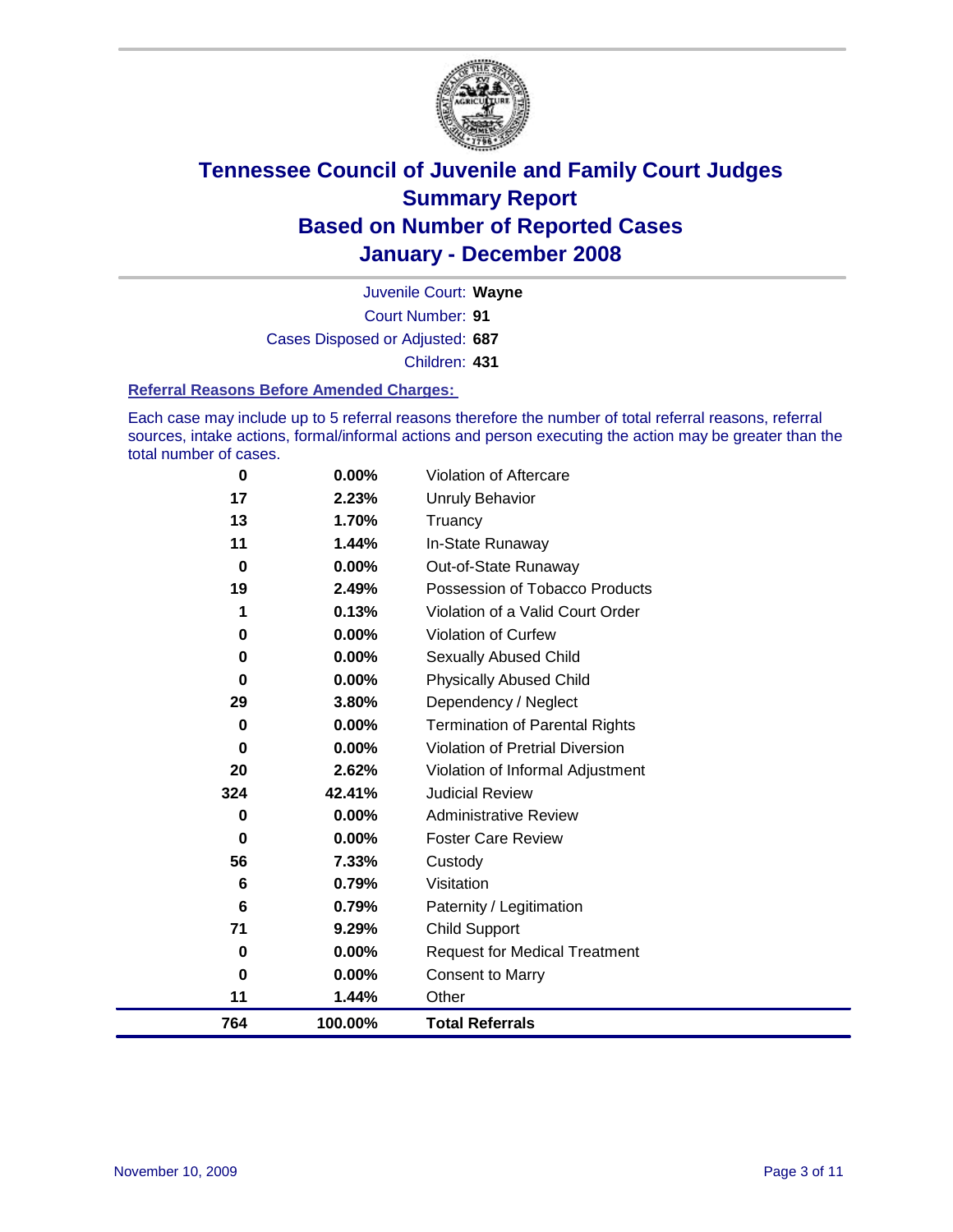

|                            |                                 | Juvenile Court: Wayne         |  |  |  |  |  |
|----------------------------|---------------------------------|-------------------------------|--|--|--|--|--|
|                            | Court Number: 91                |                               |  |  |  |  |  |
|                            | Cases Disposed or Adjusted: 687 |                               |  |  |  |  |  |
|                            | Children: 431                   |                               |  |  |  |  |  |
| <b>Referral Sources: 1</b> |                                 |                               |  |  |  |  |  |
| 149                        | 19.50%                          | Law Enforcement               |  |  |  |  |  |
| 50                         | 6.54%                           | Parents                       |  |  |  |  |  |
| 58                         | 7.59%                           | Relatives                     |  |  |  |  |  |
| 0                          | $0.00\%$                        | Self                          |  |  |  |  |  |
| 16                         | 2.09%                           | School                        |  |  |  |  |  |
| 0                          | 0.00%                           | <b>CSA</b>                    |  |  |  |  |  |
| 35                         | 4.58%                           | <b>DCS</b>                    |  |  |  |  |  |
| 0                          | 0.00%                           | <b>Other State Department</b> |  |  |  |  |  |
| ~-                         | 8 F.M.                          |                               |  |  |  |  |  |

| 764         | 100.00%  | <b>Total Referral Sources</b>     |
|-------------|----------|-----------------------------------|
|             | 0.13%    | Other                             |
| 0           | 0.00%    | Unknown                           |
| 0           | 0.00%    | Hospital                          |
| 4           | 0.52%    | Child & Parent                    |
| 16          | 2.09%    | Victim                            |
| $\mathbf 0$ | $0.00\%$ | <b>Other Court</b>                |
| 6           | 0.79%    | Social Agency                     |
| 364         | 47.64%   | <b>Court Staff</b>                |
| 65          | 8.51%    | <b>District Attorney's Office</b> |
| 0           | 0.00%    | <b>Other State Department</b>     |
| 35          | 4.58%    | <b>DCS</b>                        |
| 0           | 0.00%    | <b>CSA</b>                        |
| 16          | 2.09%    | School                            |
| ັ           | v.vv /v  | ◡◡┅                               |

### **Age of Child at Referral: 2**

| 431 | 100.00% | <b>Total Child Count</b> |
|-----|---------|--------------------------|
| 0   | 0.00%   | Unknown                  |
| 0   | 0.00%   | Ages 19 and Over         |
| 76  | 17.63%  | Ages 17 through 18       |
| 91  | 21.11%  | Ages 15 through 16       |
| 62  | 14.39%  | Ages 13 through 14       |
| 28  | 6.50%   | Ages 11 through 12       |
| 174 | 40.37%  | Ages 10 and Under        |
|     |         |                          |

<sup>1</sup> If different than number of Referral Reasons (764), verify accuracy of your court's data.

<sup>2</sup> One child could be counted in multiple categories, verify accuracy of your court's data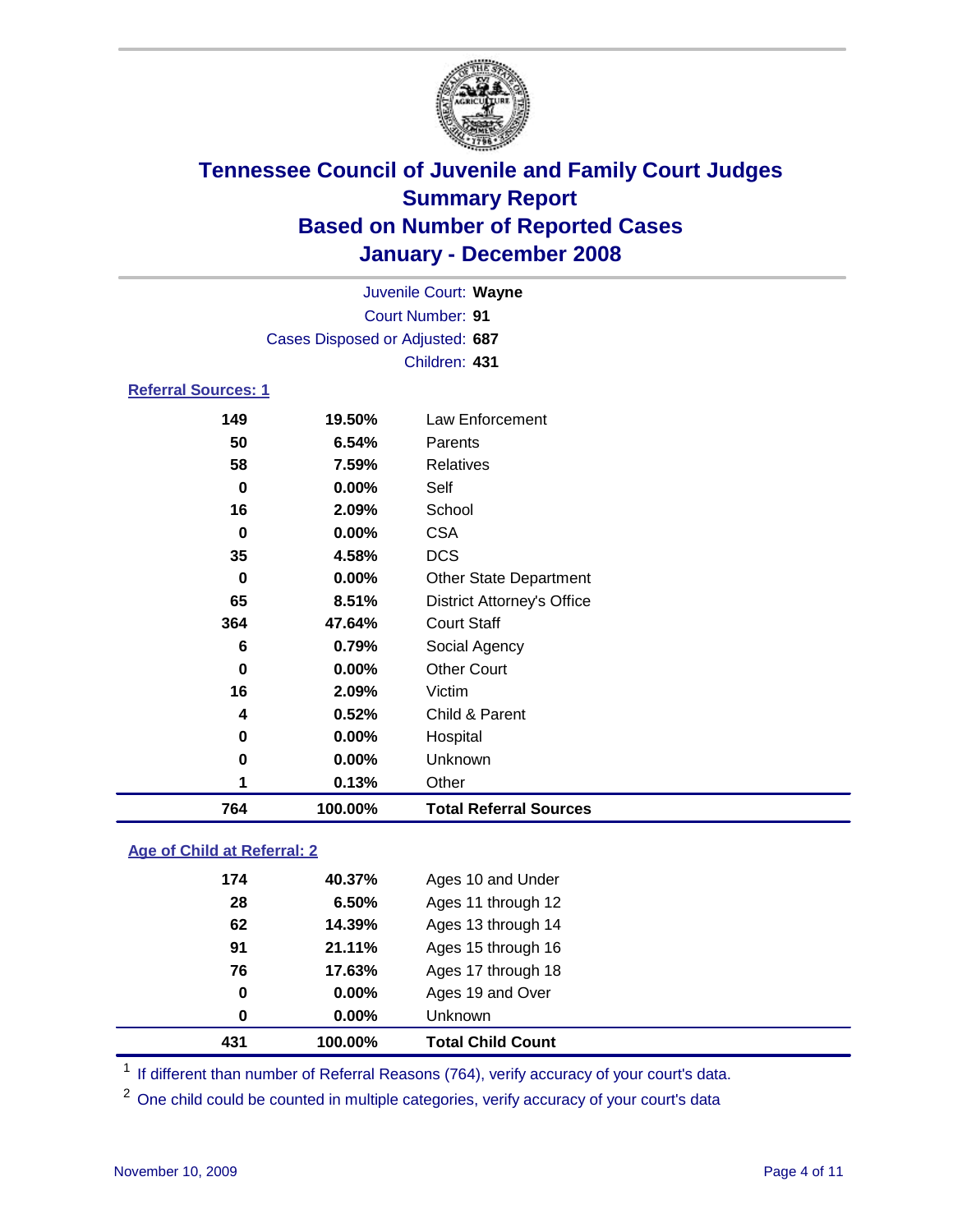

| Juvenile Court: Wayne                   |                                 |                          |  |  |  |
|-----------------------------------------|---------------------------------|--------------------------|--|--|--|
|                                         | <b>Court Number: 91</b>         |                          |  |  |  |
|                                         | Cases Disposed or Adjusted: 687 |                          |  |  |  |
|                                         |                                 | Children: 431            |  |  |  |
| Sex of Child: 1                         |                                 |                          |  |  |  |
| 256                                     | 59.40%                          | Male                     |  |  |  |
| 173                                     | 40.14%                          | Female                   |  |  |  |
| $\mathbf{2}$                            | 0.46%                           | Unknown                  |  |  |  |
| 431                                     | 100.00%                         | <b>Total Child Count</b> |  |  |  |
| Race of Child: 1                        |                                 |                          |  |  |  |
| 362                                     | 83.99%                          | White                    |  |  |  |
| $\overline{7}$                          | 1.62%                           | African American         |  |  |  |
| $\bf{0}$                                | 0.00%                           | Native American          |  |  |  |
| $\bf{0}$                                | 0.00%                           | Asian                    |  |  |  |
| $6\phantom{1}$                          | 1.39%                           | Mixed                    |  |  |  |
| 56                                      | 12.99%                          | Unknown                  |  |  |  |
| 431                                     | 100.00%                         | <b>Total Child Count</b> |  |  |  |
| <b>Hispanic Origin: 1</b>               |                                 |                          |  |  |  |
| $6\phantom{1}$                          | 1.39%                           | Yes                      |  |  |  |
| 369                                     | 85.61%                          | <b>No</b>                |  |  |  |
| 56                                      | 12.99%                          | Unknown                  |  |  |  |
| 431                                     | 100.00%                         | <b>Total Child Count</b> |  |  |  |
| <b>School Enrollment of Children: 1</b> |                                 |                          |  |  |  |
| 242                                     | 56.15%                          | Yes                      |  |  |  |
| 51                                      | 11.83%                          | No                       |  |  |  |
| 138                                     | 32.02%                          | Unknown                  |  |  |  |
| 431                                     | 100.00%                         | <b>Total Child Count</b> |  |  |  |

One child could be counted in multiple categories, verify accuracy of your court's data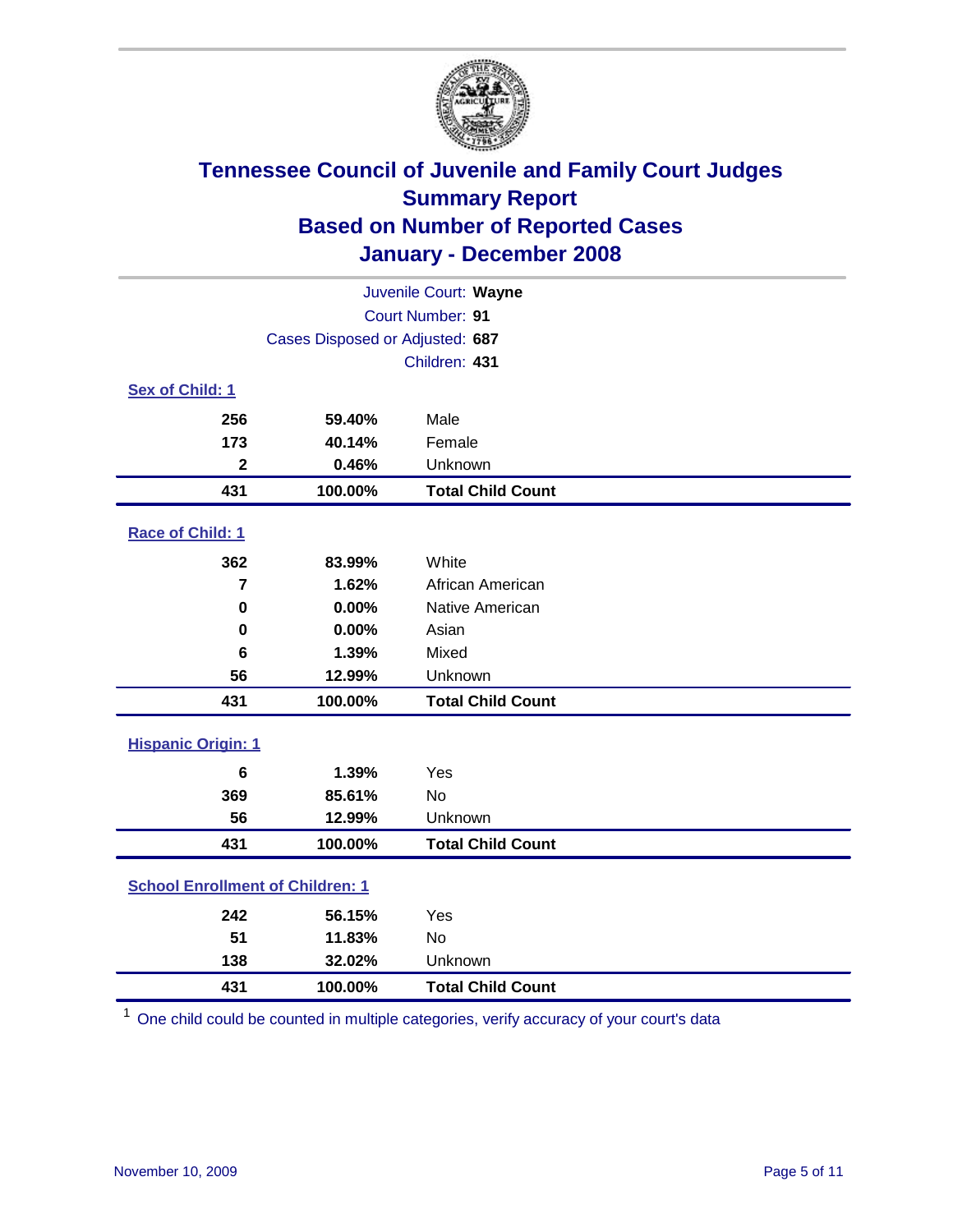

Court Number: **91** Juvenile Court: **Wayne** Cases Disposed or Adjusted: **687** Children: **431**

#### **Living Arrangement of Child at Time of Referral: 1**

| 431 | 100.00%  | <b>Total Child Count</b>     |
|-----|----------|------------------------------|
| 0   | 0.00%    | Other                        |
| 138 | 32.02%   | Unknown                      |
| 0   | $0.00\%$ | Independent                  |
| 0   | 0.00%    | In an Institution            |
| 0   | 0.00%    | In a Residential Center      |
| 12  | 2.78%    | In a Group Home              |
| 13  | 3.02%    | With Foster Family           |
| 4   | 0.93%    | With Adoptive Parents        |
| 67  | 15.55%   | <b>With Relatives</b>        |
| 25  | 5.80%    | With Father                  |
| 104 | 24.13%   | With Mother                  |
| 15  | 3.48%    | With Mother and Stepfather   |
| 6   | 1.39%    | With Father and Stepmother   |
| 47  | 10.90%   | With Both Biological Parents |
|     |          |                              |

#### **Type of Detention: 2**

| 687 | 100.00%  | <b>Total Detention Count</b> |  |
|-----|----------|------------------------------|--|
| 0   | 0.00%    | Other                        |  |
| 684 | 99.56%   | Does Not Apply               |  |
| 0   | 0.00%    | <b>Unknown</b>               |  |
| 0   | 0.00%    | <b>Psychiatric Hospital</b>  |  |
| 0   | 0.00%    | Jail - No Separation         |  |
| 0   | $0.00\%$ | Jail - Partial Separation    |  |
| 0   | $0.00\%$ | Jail - Complete Separation   |  |
| 3   | 0.44%    | Juvenile Detention Facility  |  |
| 0   | $0.00\%$ | Non-Secure Placement         |  |
|     |          |                              |  |

<sup>1</sup> One child could be counted in multiple categories, verify accuracy of your court's data

<sup>2</sup> If different than number of Cases (687) verify accuracy of your court's data.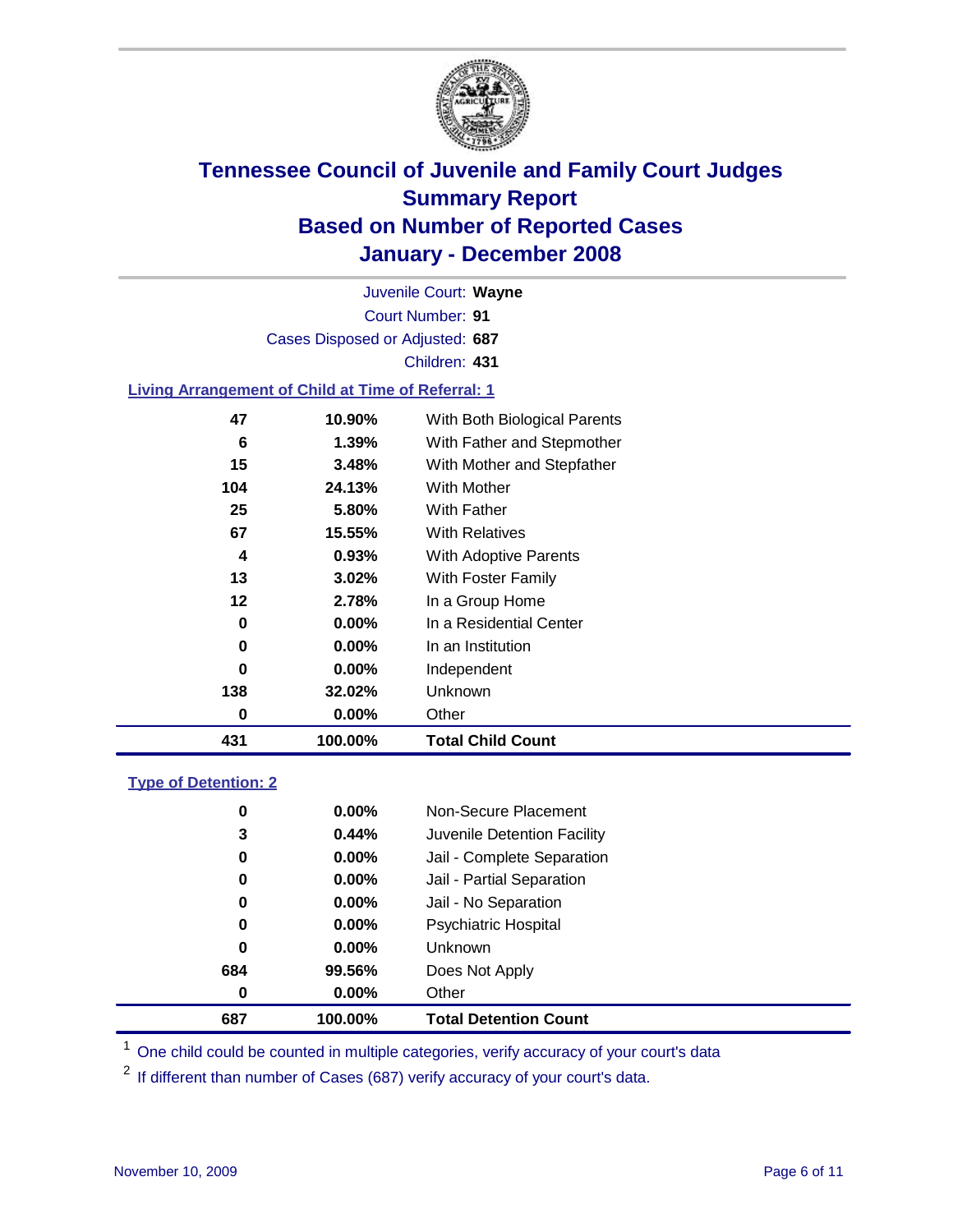

|                                                    | Juvenile Court: Wayne           |                                                                      |  |  |  |
|----------------------------------------------------|---------------------------------|----------------------------------------------------------------------|--|--|--|
|                                                    | Court Number: 91                |                                                                      |  |  |  |
|                                                    | Cases Disposed or Adjusted: 687 |                                                                      |  |  |  |
|                                                    |                                 | Children: 431                                                        |  |  |  |
| <b>Placement After Secure Detention Hearing: 1</b> |                                 |                                                                      |  |  |  |
| 1                                                  | 0.15%                           | Returned to Prior Living Arrangement                                 |  |  |  |
| 1                                                  | 0.15%                           | Juvenile Detention Facility                                          |  |  |  |
| 0                                                  | 0.00%                           | Jail                                                                 |  |  |  |
| 0                                                  | 0.00%                           | Shelter / Group Home                                                 |  |  |  |
| 1                                                  | 0.15%                           | <b>Foster Family Home</b>                                            |  |  |  |
| 0                                                  | 0.00%                           | Psychiatric Hospital                                                 |  |  |  |
| 0                                                  | 0.00%                           | Unknown                                                              |  |  |  |
| 684                                                | 99.56%                          | Does Not Apply                                                       |  |  |  |
| $\bf{0}$                                           | 0.00%                           | Other                                                                |  |  |  |
| 687                                                | 100.00%                         | <b>Total Placement Count</b>                                         |  |  |  |
| <b>Intake Actions: 2</b>                           |                                 |                                                                      |  |  |  |
| 395                                                | 51.70%                          | <b>Petition Filed</b>                                                |  |  |  |
| 1                                                  | 0.13%                           | <b>Motion Filed</b>                                                  |  |  |  |
| 48                                                 | 6.28%                           | <b>Citation Processed</b>                                            |  |  |  |
| 1                                                  | 0.13%                           |                                                                      |  |  |  |
| 319                                                | 41.75%                          | Notification of Paternity Processed                                  |  |  |  |
| 0                                                  | 0.00%                           | Scheduling of Judicial Review<br>Scheduling of Administrative Review |  |  |  |
| 0                                                  | 0.00%                           |                                                                      |  |  |  |
| 0                                                  | 0.00%                           | Scheduling of Foster Care Review                                     |  |  |  |
| $\bf{0}$                                           | 0.00%                           | Unknown                                                              |  |  |  |
|                                                    |                                 | Does Not Apply<br>Other                                              |  |  |  |
| 0                                                  | 0.00%                           |                                                                      |  |  |  |
| 764                                                | 100.00%                         | <b>Total Intake Count</b>                                            |  |  |  |

<sup>1</sup> If different than number of Cases (687) verify accuracy of your court's data.

<sup>2</sup> If different than number of Referral Reasons (764), verify accuracy of your court's data.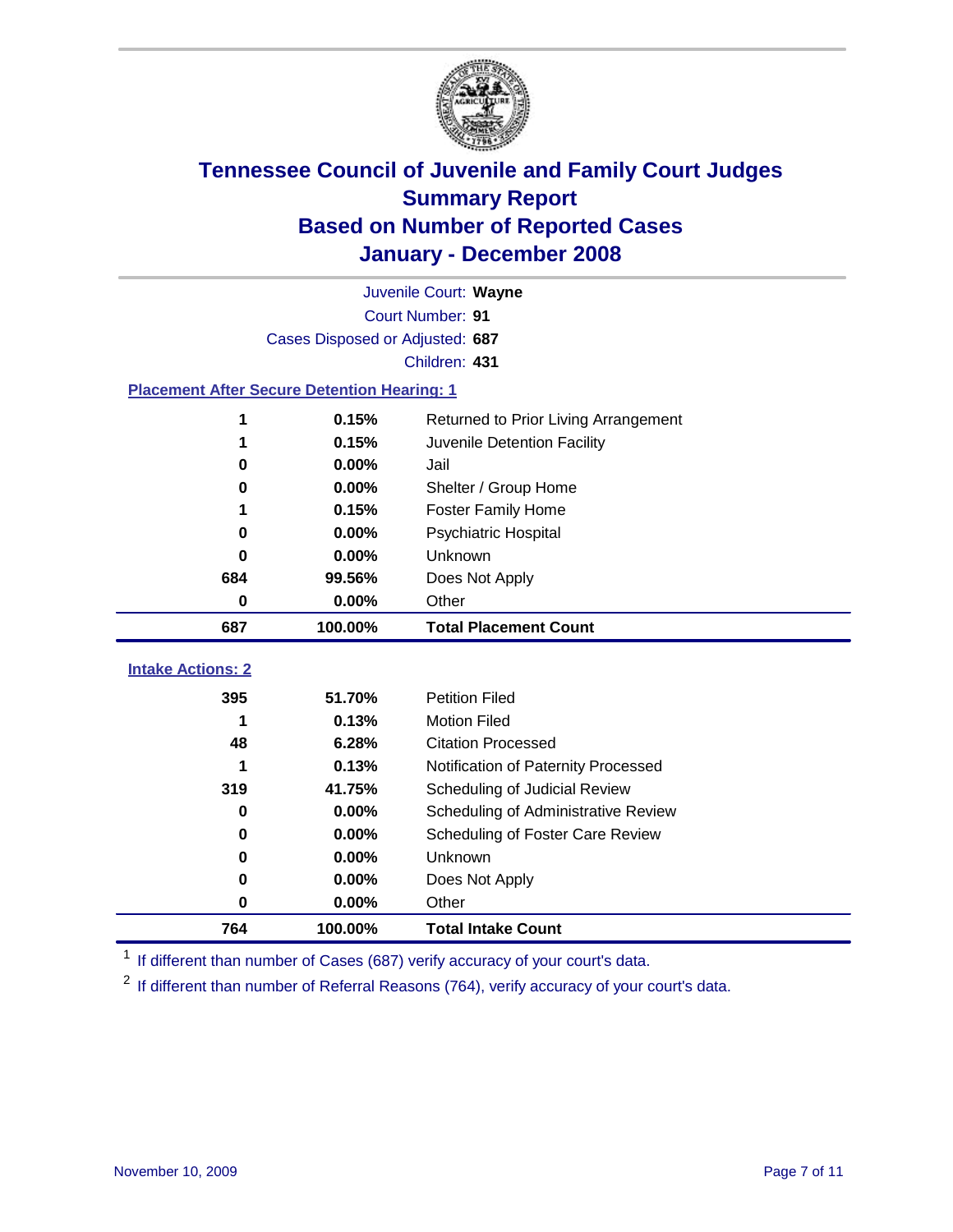

Court Number: **91** Juvenile Court: **Wayne** Cases Disposed or Adjusted: **687** Children: **431**

### **Last Grade Completed by Child: 1**

| 431         | 100.00% | <b>Total Child Count</b>     |
|-------------|---------|------------------------------|
| 0           | 0.00%   | Other                        |
| 164         | 38.05%  | Unknown                      |
| 0           | 0.00%   | <b>Never Attended School</b> |
| 1           | 0.23%   | Graduated                    |
| $\mathbf 2$ | 0.46%   | <b>GED</b>                   |
| 0           | 0.00%   | Non-Graded Special Ed        |
| 1           | 0.23%   | 12th Grade                   |
| 37          | 8.58%   | 11th Grade                   |
| 33          | 7.66%   | 10th Grade                   |
| 33          | 7.66%   | 9th Grade                    |
| 30          | 6.96%   | 8th Grade                    |
| 14          | 3.25%   | 7th Grade                    |
| 11          | 2.55%   | 6th Grade                    |
| 6           | 1.39%   | 5th Grade                    |
| 6           | 1.39%   | 4th Grade                    |
| 6           | 1.39%   | 3rd Grade                    |
| 7           | 1.62%   | 2nd Grade                    |
| 10          | 2.32%   | 1st Grade                    |
| 9           | 2.09%   | Kindergarten                 |
| 11          | 2.55%   | Preschool                    |
| 50          | 11.60%  | Too Young for School         |

### **Enrolled in Special Education: 1**

| 431 | 100.00% | <b>Total Child Count</b> |
|-----|---------|--------------------------|
| 143 | 33.18%  | Unknown                  |
| 266 | 61.72%  | No                       |
| 22  | 5.10%   | Yes                      |
|     |         |                          |

<sup>1</sup> One child could be counted in multiple categories, verify accuracy of your court's data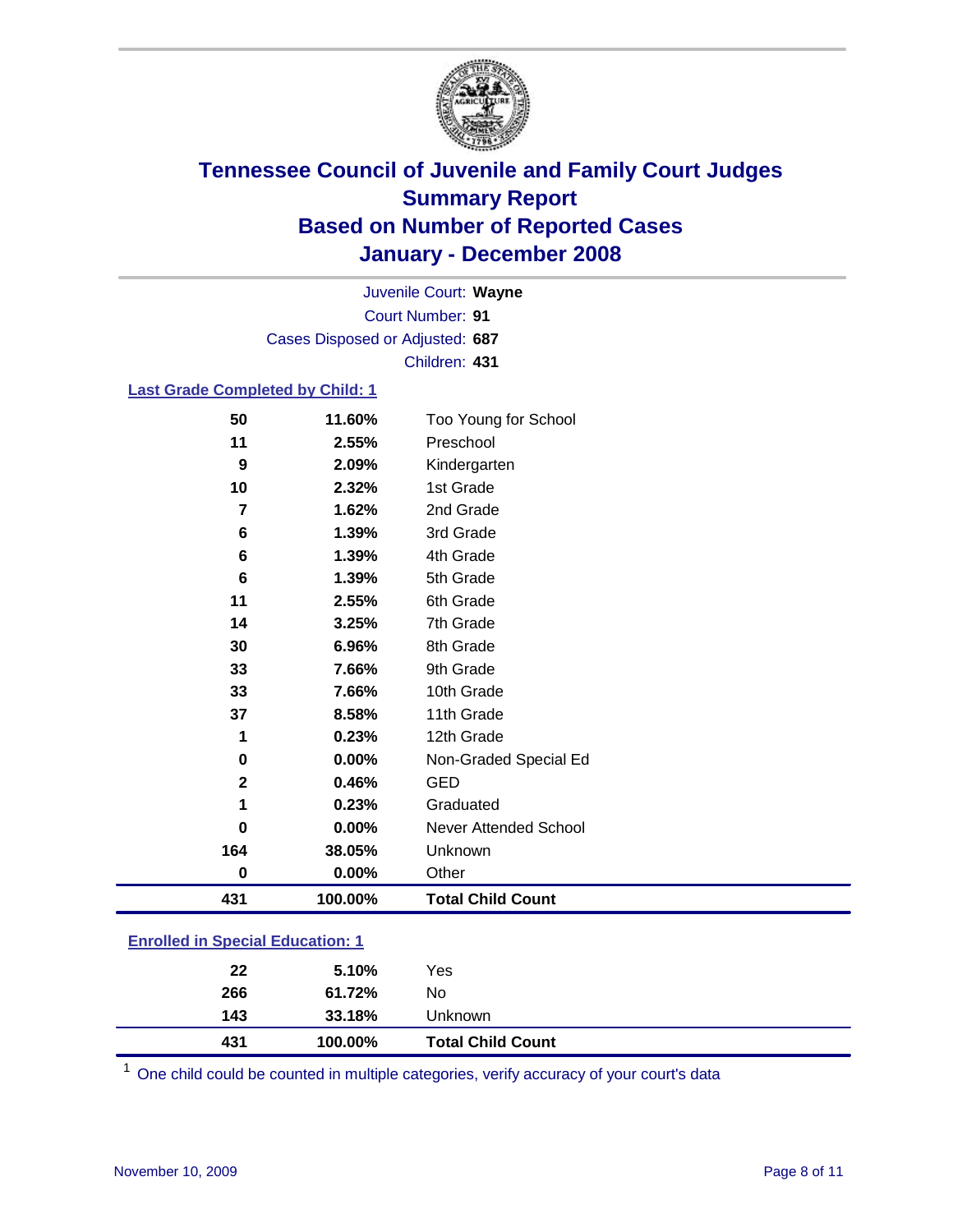

|                              |                                 | Juvenile Court: Wayne     |
|------------------------------|---------------------------------|---------------------------|
|                              |                                 | Court Number: 91          |
|                              | Cases Disposed or Adjusted: 687 |                           |
|                              |                                 | Children: 431             |
| <b>Action Executed By: 1</b> |                                 |                           |
| 764                          | 100.00%                         | Judge                     |
| 0                            | $0.00\%$                        | Referee                   |
| 0                            | $0.00\%$                        | <b>YSO</b>                |
| 0                            | $0.00\%$                        | Other                     |
| 0                            | $0.00\%$                        | Unknown                   |
| 764                          | 100.00%                         | <b>Total Action Count</b> |

### **Formal / Informal Actions: 1**

| 59  | 7.72%    | Dismissed                                        |
|-----|----------|--------------------------------------------------|
| 31  | 4.06%    | Retired / Nolle Prosequi                         |
| 79  | 10.34%   | <b>Complaint Substantiated Delinquent</b>        |
| 12  | 1.57%    | <b>Complaint Substantiated Status Offender</b>   |
| 4   | 0.52%    | <b>Complaint Substantiated Dependent/Neglect</b> |
| 1   | 0.13%    | <b>Complaint Substantiated Abused</b>            |
| 0   | $0.00\%$ | <b>Complaint Substantiated Mentally III</b>      |
| 86  | 11.26%   | Informal Adjustment                              |
| 1   | 0.13%    | <b>Pretrial Diversion</b>                        |
| 0   | $0.00\%$ | <b>Transfer to Adult Court Hearing</b>           |
| 0   | $0.00\%$ | Charges Cleared by Transfer to Adult Court       |
| 200 | 26.18%   | Special Proceeding                               |
| 54  | 7.07%    | <b>Review Concluded</b>                          |
| 236 | 30.89%   | Case Held Open                                   |
| 1   | 0.13%    | Other                                            |
| 0   | $0.00\%$ | <b>Unknown</b>                                   |
| 764 | 100.00%  | <b>Total Action Count</b>                        |

<sup>1</sup> If different than number of Referral Reasons (764), verify accuracy of your court's data.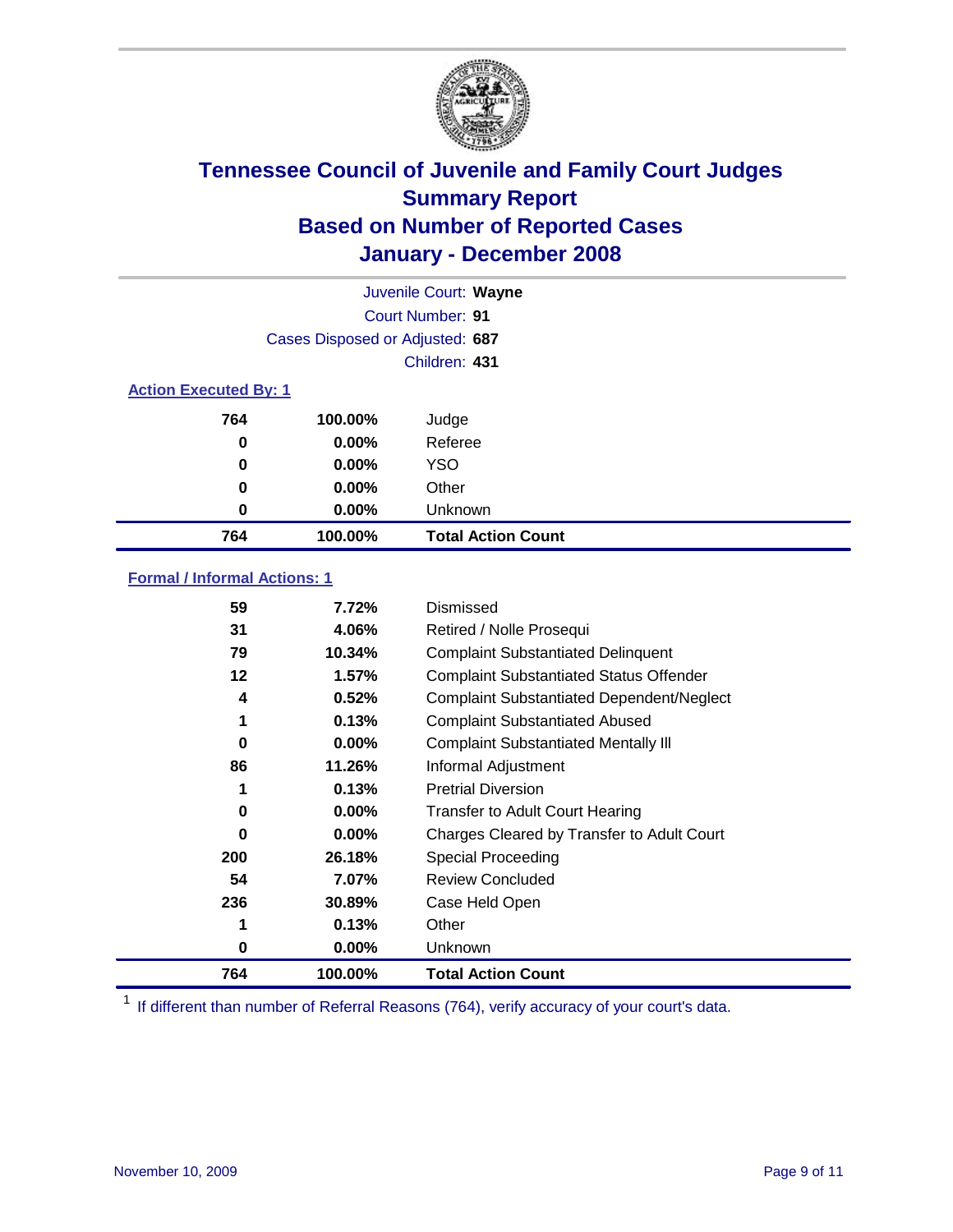

|                       |                                 | Juvenile Court: Wayne                                 |
|-----------------------|---------------------------------|-------------------------------------------------------|
|                       |                                 | Court Number: 91                                      |
|                       | Cases Disposed or Adjusted: 687 |                                                       |
|                       |                                 | Children: 431                                         |
| <b>Case Outcomes:</b> |                                 | There can be multiple outcomes for one child or case. |
| 73                    | 6.87%                           | <b>Case Dismissed</b>                                 |
| 24                    | 2.26%                           | Case Retired or Nolle Prosequi                        |
| 12                    | 1.13%                           | Warned / Counseled                                    |
| 338                   | 31.80%                          | Held Open For Review                                  |
| 51                    | 4.80%                           | Supervision / Probation to Juvenile Court             |
| 1                     | 0.09%                           | <b>Probation to Parents</b>                           |
| 0                     | 0.00%                           | Referral to Another Entity for Supervision / Service  |
| 7                     | 0.66%                           | Referred for Mental Health Counseling                 |
| 7                     | 0.66%                           | Referred for Alcohol and Drug Counseling              |
| 0                     | 0.00%                           | <b>Referred to Alternative School</b>                 |
| 0                     | 0.00%                           | Referred to Private Child Agency                      |
| 0                     | 0.00%                           | Referred to Defensive Driving School                  |
| 0                     | 0.00%                           | Referred to Alcohol Safety School                     |
| 0                     | 0.00%                           | Referred to Juvenile Court Education-Based Program    |
| 15                    | 1.41%                           | Driver's License Held Informally                      |
| 0                     | 0.00%                           | <b>Voluntary Placement with DMHMR</b>                 |
| 1                     | 0.09%                           | <b>Private Mental Health Placement</b>                |
| 0                     | 0.00%                           | <b>Private MR Placement</b>                           |
| 0                     | 0.00%                           | Placement with City/County Agency/Facility            |
| 3                     | 0.28%                           | Placement with Relative / Other Individual            |
| 44                    | 4.14%                           | Fine                                                  |
| 40                    | 3.76%                           | <b>Public Service</b>                                 |
| 8                     | 0.75%                           | Restitution                                           |
| 0                     | 0.00%                           | <b>Runaway Returned</b>                               |
| 13                    | 1.22%                           | No Contact Order                                      |
| 0                     | 0.00%                           | Injunction Other than No Contact Order                |
| 0                     | 0.00%                           | <b>House Arrest</b>                                   |
| 2                     | 0.19%                           | <b>Court Defined Curfew</b>                           |
| 7                     | 0.66%                           | Dismissed from Informal Adjustment                    |
| 0                     | 0.00%                           | <b>Dismissed from Pretrial Diversion</b>              |
| 19                    | 1.79%                           | Released from Probation                               |
| 0                     | 0.00%                           | <b>Transferred to Adult Court</b>                     |
| 0                     | $0.00\%$                        | <b>DMHMR Involuntary Commitment</b>                   |